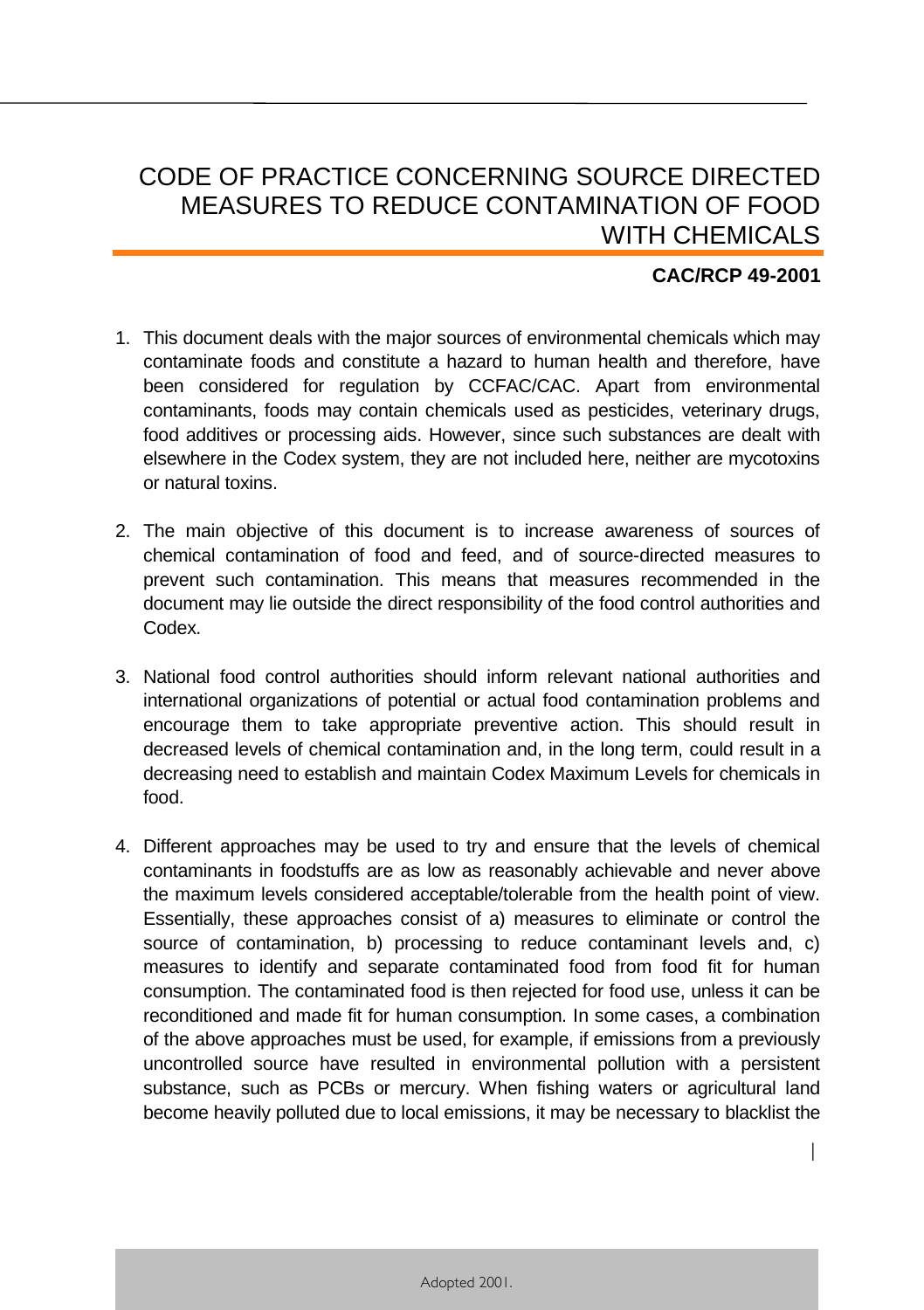areas concerned, i.e. to prohibit the sale of foods derived from these polluted areas and to advise against the consumption of such foods.

- 5. Control of final products can never be extensive enough to guarantee contaminant levels below established Maximum Levels. In most cases, chemical contaminants cannot be removed from foodstuffs and there is no feasible way in which a contaminated batch can be made fit for human consumption. The advantages of eliminating or controlling food contamination at source, i.e. the preventive approach, are that this approach is usually more effective in reducing or eliminating the risk of untoward health effects, requires smaller resources for food control and avoids the rejection of foodstuffs.
- 6. Food production, processing and preparation operations should be analysed with a view to identifying hazards and assessing the associated risks. This should lead to a determination of critical control points and the establishment of a system to monitor production at these points (i.e. the Hazard Analysis Critical Control Point or "HACCP" approach). It is important that care is exercised throughout the whole production-processing and distribution chain, since food safety and quality in other respects cannot be "inspected into " the product at the end of the chain.
- 7. Pollution of air, water and arable land can result in the contamination of crops grown for food or animal feed, food producing-animals and surface and ground waters used as sources of water for drinking and food production and processing. The relevant national authorities and international organisations should be informed about actual and potential food contamination problems and encouraged to take measures to:
	- control emissions of pollutants from industry, e.g. the chemical, mining, metal and paper industries, and also from weapons testing;
	- control emissions from energy generation (including nuclear plants) and means of transportation;
	- control the disposal of solid and liquid domestic and industrial waste, including its deposition on land, disposal of sewage sludge and incineration of municipal waste;
	- control the production, sale, use and disposal of certain toxic, environmentally-persistent substances, e.g. organohalogen compounds (PCBs, brominated flame retardants, etc.), lead, cadmium and mercury compounds;